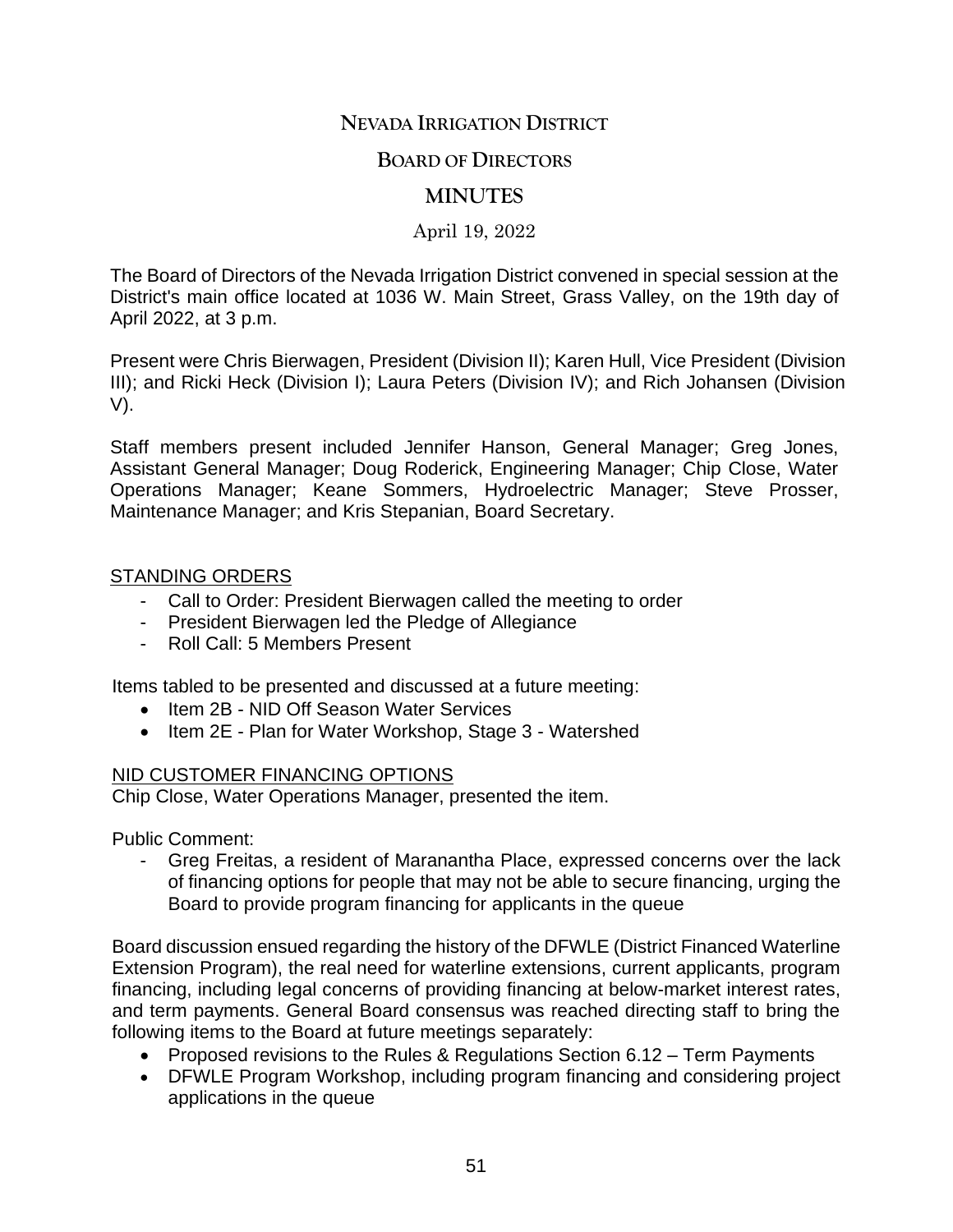The meeting recessed at 3:55 p.m. and reconvened at 4:00 p.m.

### PLAN FOR WATER MATRIX AND PROCESS CHECK-IN

Jennifer Hanson, General Manager, opened the workshop and provided a brief review of the Plan for Water matrix.

Public Comment:

- None

PRESENTATION FROM TRIBAL MEMBERS FROM THE LIZZIE ENOS NISENAN FAMILY FOUNDATION AND THE UNITED AUBURN INDIAN COMMUNITY (UAIC) PRESERVATION DEPARTMENT

Greg Jones, Assistant General Manager, presented the item.

Tribal members present with the Lizzie Enos Nisenan Family Foundation included Brian Wallace, Wanda Rose Enos Batchelor, and Anne Wallace. The United Auburn Indian Community Preservation Department was represented by Rebecca Allen, Preservation Department Director; Matthew Moore, Tribal Historic Preservation Officer; and Cherilyn Ashmead, Cultural Regulatory Specialist.

The presentation entitled "Nisenan Watersheds and Cultural-Biological Restoration" focused on the following:

- Nisenan & NID Collaboration
- Returning Nisenan Hands to Nisenan Lands
	- o Nisenan Science
	- o Functioning and Holistic Watersheds
- Nisenan Landscapes
	- o Cultural Sensitivity
	- o Watersheds
	- o Historic Significance
- Can You Hear the Rivers Sing? Living Ancestral Beings

The presentation also included:

- A "Declaration on the Cultural and Biological Rights of Kum Mim Sew' and Nisenan Homelands" and an expressed goal that it be adopted in whole or in part and serve as a starting point for future collaboration
- The following recommended guiding principles for the NID Plan for Water from the presenting Tribal groups:
	- 1. Honor and help future generations
	- 2. Protect biodiversity, every culture, all species
	- 3. Ensure that all actions have an environmental benefit
	- 4. Explore and feel relationships and alliances with nature and each other
	- 5. Take action in your community

The meeting recessed at 5:23 p.m. and reconvened at 5:30 p.m.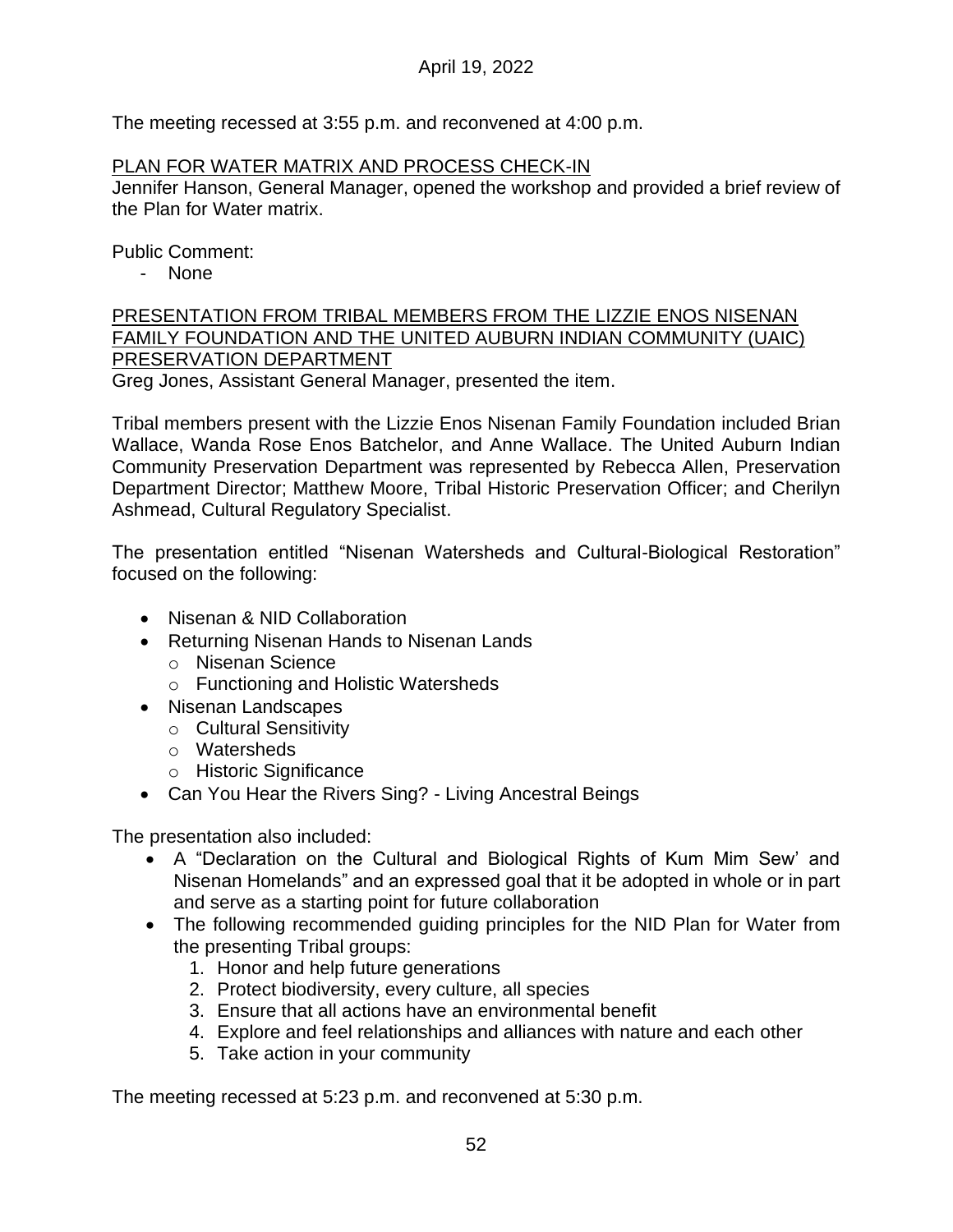## Public Comment:

- Keiko Mertz, Policy Manager with South Yuba River Citizens League, thanked the District for extending the Watershed Stage to two meetings
- Jeff Litton, member of the public:
	- o Requested clarification on which Nisenan groups were being represented
	- $\circ$  Inquired if the Lizzie Enos Nisenan Foundation is affiliated with the United Auburn Indian Community
	- o Provided comment that in March 2017, past NID General Manager Rem Scherzinger told Nevada City Rancheria Nisenan and Colfax Todds Valley Nisenan that they would need to join the United Auburn Indian Community (because they are a recognized tribe) to collaborate with NID regarding Centennial Dam, and inquired how that relates today
	- $\circ$  Asked if time will also be given to the Nevada City Rancheria Nisenan and Colfax Todds Valley Nisenan to present and if they were invited to participate
	- $\circ$  Expressed his appreciation for the presentation
	- o Asked if it would be possible for NID to give an indigenous land acknowledgment at the beginning of future public meetings
	- $\circ$  Commented in support of NID's adoption of some of the presented Tribal writings into NID's missions and practices
- Anonymous Attendee, inquired about the difference between the "Nisenan Watershed" and "source watershed" in the Plan for Water
- Tanner Stokes, member of the public, inquired about who will have access to the recording of this meeting
- Dianna Suarez, resident of Colfax, asked if there was salmon in the Bear River
- Stewart Feldman, member of the public:
	- o Inquired about records or legends of anadromous fish (salmon/steelhead) in the region, and if so, which watershed and where to find this information
	- o Asked if there's time to receive all presentations scheduled for this meeting
	- o Expressed his appreciation for the presentation
- Mikos Fabersunne, member of the public:
	- $\circ$  Requested clarification of the names of the participating Tribal members
	- o Expressed his appreciation for a terrific presentation
	- o Thanked the Nisenan people and called it a "historical moment"
- Anonymous Attendee:
	- o Asked what unratified lands were promised to the Nisenan and if the Bear River had a salmon run to those lands
	- $\circ$  Inquired if salmon runs to the lands were promised to the Nisenan